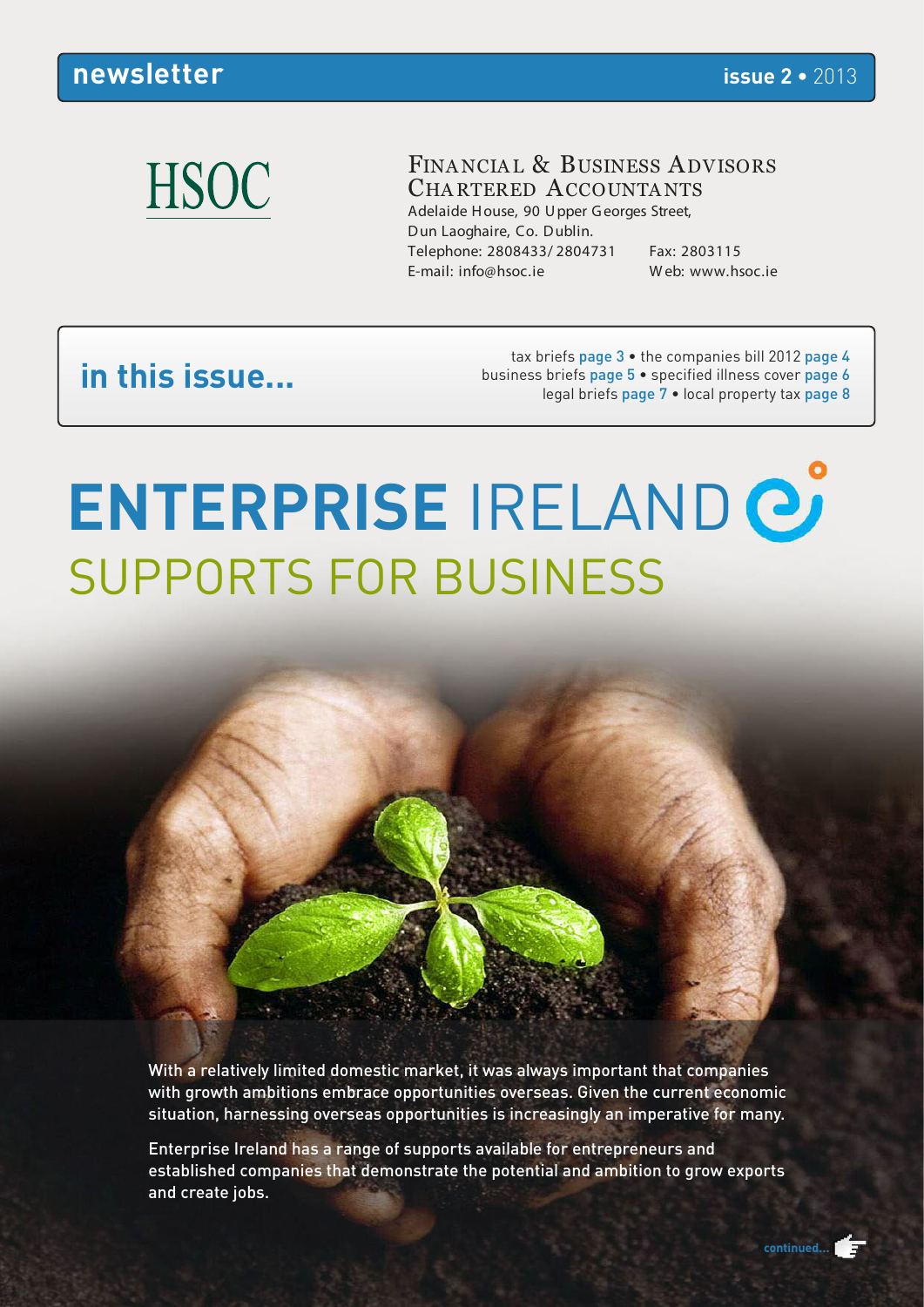

Assisting in the development of strategic business plans, building leadership and management capability, accessing overseas markets, connecting Irish companies with overseas buyers and researchers and providing finance to support business plans are just some of the supports the organisation has in place. Enterprise Ireland has a mandate to work with manufacturing and internationally traded services companies at all stages of development. Their impact is clear. Collectively, they employ over 300,000 people directly and indirectly. In total they spend over  $\in$  18.3 billion on wages and salaries and on locally sourced services and raw materials.

#### **START-UPS**

Enterprise Ireland actively prospects for entrepreneurs and start-ups with business ideas that are innovative in nature and that have export and job creation potential. It works closely with the County Enterprise Boards (CEBs) to ensure potential entrepreneurs are provided with the supports most appropriate to their particular requirements, business ideas and stage of development. Funding is provided at the very earliest stages. For example, Enterprise Ireland's Competitive Start Fund was launched in 2011 in response to the needs of start-ups where €50,000 is provided for 10% equity with a simplified legal agreement to kick start and validate the business idea. For more advanced start-ups, Enterprise Ireland provides funding through equity with the level of equity based on the business case provided.

#### **NEW EXPORTERS**

Enterprise Ireland has also established a new division called the Potential Exporters Division. This is aimed at helping established companies that, to date, have largely focussed on the domestic market but now wish to explore their export potential in one or more market. Information and advice is provided online, through a special export 'helpdesk' and a Market Research Centre which provides access to a variety of specialist sector and country reports.

Enterprise Ireland also operates a Going Global Fund which is a competitive fund aimed at companies wishing to explore opportunities to internationalise their business as a route to growth. The fund is designed to assist successful applicants to evaluate and assess overseas market opportunities, identify suitable channels to international markets and examine possibilities for web-enabling its service offer for export markets and marketing online.

#### **SUPPORTING ON-GOING COMPANY GROWTH**

Many Enterprise Ireland client companies and larger exporters are continuously seeking to expand in existing international markets and break into new markets. But to be truly successful, they need to strive for excellence across all aspects of their business. Potential international customers expect no less.

A range of funding and non-funding supports are available. For example, incentives to stimulate incompany R&D – new product, service and process development - are available through the R&D Fund. Assistance to drive R&D collaboration with research institutions is available through measures such as the Innovation Voucher Programme.

Export assistance is provided through Enterprise Ireland's 31 overseas office network. This includes the provision of in-market services, local market information and the facilities of the office network. The network also provides introductions and access to a global network of contacts and supports to help companies become more competitive in international markets are available through Enterprise Ireland's Lean Programme.

Information on Enterprise Ireland's supports and criteria is outlined on our website www.enterpriseireland.com. Interested entrepreneurs and companies at any stage should first take a look at what's on offer through the website then get in touch with our specialist advisers who will guide the applicant through the supports applicable to their own particular business stage, needs and plans.

www.enterprise-ireland.com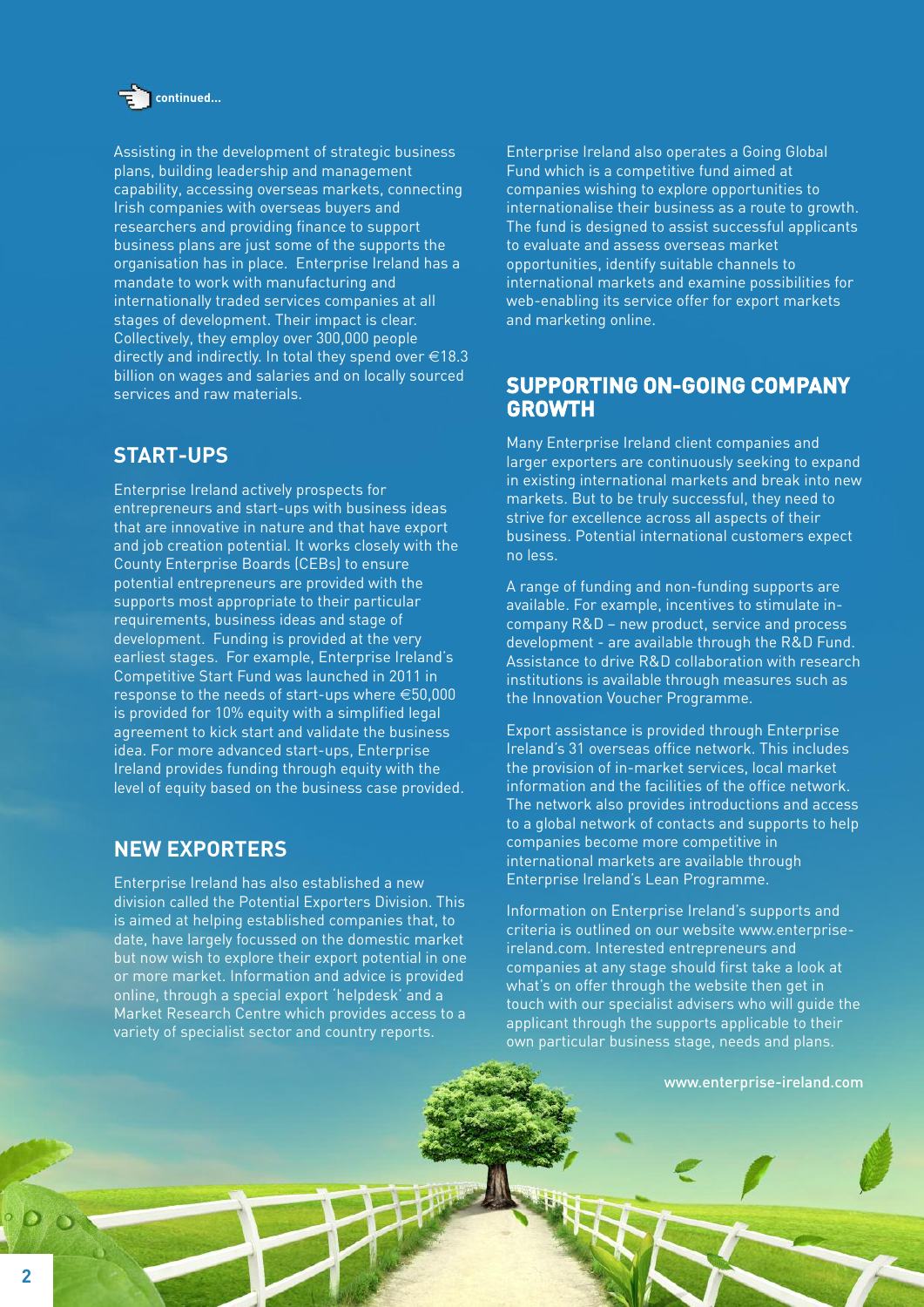

#### **DEPARTMENT OF SOCIAL PROTECTION PENSION**

Revenue is now receiving pension information from the Department of Social Protection. Revenue is currently cross referencing the information to the Income Tax Returns of those with DSP Pensions with a view to identifying instances of taxpayers failing to declare and under-declaring their DSP Pension.

State pensions are liable to income tax. Taxpayers should take care to ensure that an element of their cut-off band and tax credits have been allocated to the DSP Pension to avoid a tax liability.

#### **LIVING CITY INITIATIVE**

Finance Act 2013 introduced a new tax scheme which had not been announced as part of Budget 2013. The incentive applies to the refurbishment of Georgian houses for owner occupier residential purposes, the initial qualifying locations will be in Limerick and Waterford cities. The relief takes the form of a deduction from the individual's total income for the year in which the expenditure is incurred and the following nine years at a rate of 10% per annum of the relevant conversion/refurbishment cost. The relief is limited to owner-occupiers and consequently does not apply to rental properties.

Similarly for commercial properties, works carried out for the refurbishment of dilapidated urban properties will qualify for relief. Relief will apply to qualifying expenditure incurred within 5 years of the date of commencement. The capital allowances are available at a rate of 15% per annum (years 1-6) and 10% (year 7). A clawback of capital allowances claimed can arise if the property is disposed of within 7 years. There is no express commencement date as of yet for the schemes which are subject to Ministerial Order.

#### **Revenue Payments by Direct Debit**

Revenue has recently updated ROS to allow taxpayers manage their monthly direct debit. Indeed from 28 January 2013 instructions to Revenue for amendments

to/cancellations of direct debits will no longer be accepted by Revenue via email or fax. Taxpayer must now utilise ROS to manage their direct debit payments. The function can be accessed on the services page of ROS by clicking on the 'Manage Bank Accounts' icon.



#### **NPPR**

Collection of the Non Principal Private Residence Charge for 2013 commmenced on 31 March 2013. The 2013 charge is based on the ownership and status of the property on the 31 March 2013. Late filing fees of €20 per month or part of a month will apply where the charge is not paid on or before 30 June 2013.

NPPR continues to apply for 2013 but will be abolished in 2014. It should be noted that upaid arrears together with any interest and penalties will remain a charge on the property.

#### **JOBSPLUS INITIATIVE**

The Minister for Finance recently announced a new JobsPlus Initiative in his 2013 Action Plan for Jobs. It is envisaged that the existing PRSI scheme and Revenue Tax Assist schemes will be replaced by the JobsPlus Initiative in a bid to simplify arrangements for employers and thereby boost the uptake for the initiative. A key benefit of the new Initiative is that it aims to provide an immediate cash-flow benefit for the employer. To that end it is proposed that the new incentive will be set at a fixed amount payable (monthly in arrears) to the employer over two years as follows:

- In respect of recruits unemployed for more than 12 but less than 24 months  $\sim \text{\textsterling}7,500$
- In respect of recruits unemployed for more than 24 months  $\sim \text{\textsterling}10.000$

It is expected that the new scheme will be launched at the end of June 2013.

#### **PAY AND FILE SUMMARY**

The following is a summary of upcoming pay and file dates:

| <b>Corporation Tax</b>                      |                 |
|---------------------------------------------|-----------------|
| Filing date for Corporation Tax returns for |                 |
| accounting periods ending in July 2012      | 21 April 2013   |
| Payment of Corporation Tax balance for      |                 |
| accounting periods ending in July 2012      | 21 April 2013   |
| Income Tax                                  |                 |
| Filing date of 2012 return of income        |                 |
| (self-assessed individuals)                 | 31 October 2013 |
| Pay preliminary income tax for 2013         |                 |
| (self-assessed individuals)                 | 31 October 2013 |
| <b>Capital Gains Tax</b>                    |                 |
| Payment of Capital Gains Tax for the        |                 |
|                                             |                 |

disposal of assets made from 01 January 2013 to 30 November 2013 15 December 2013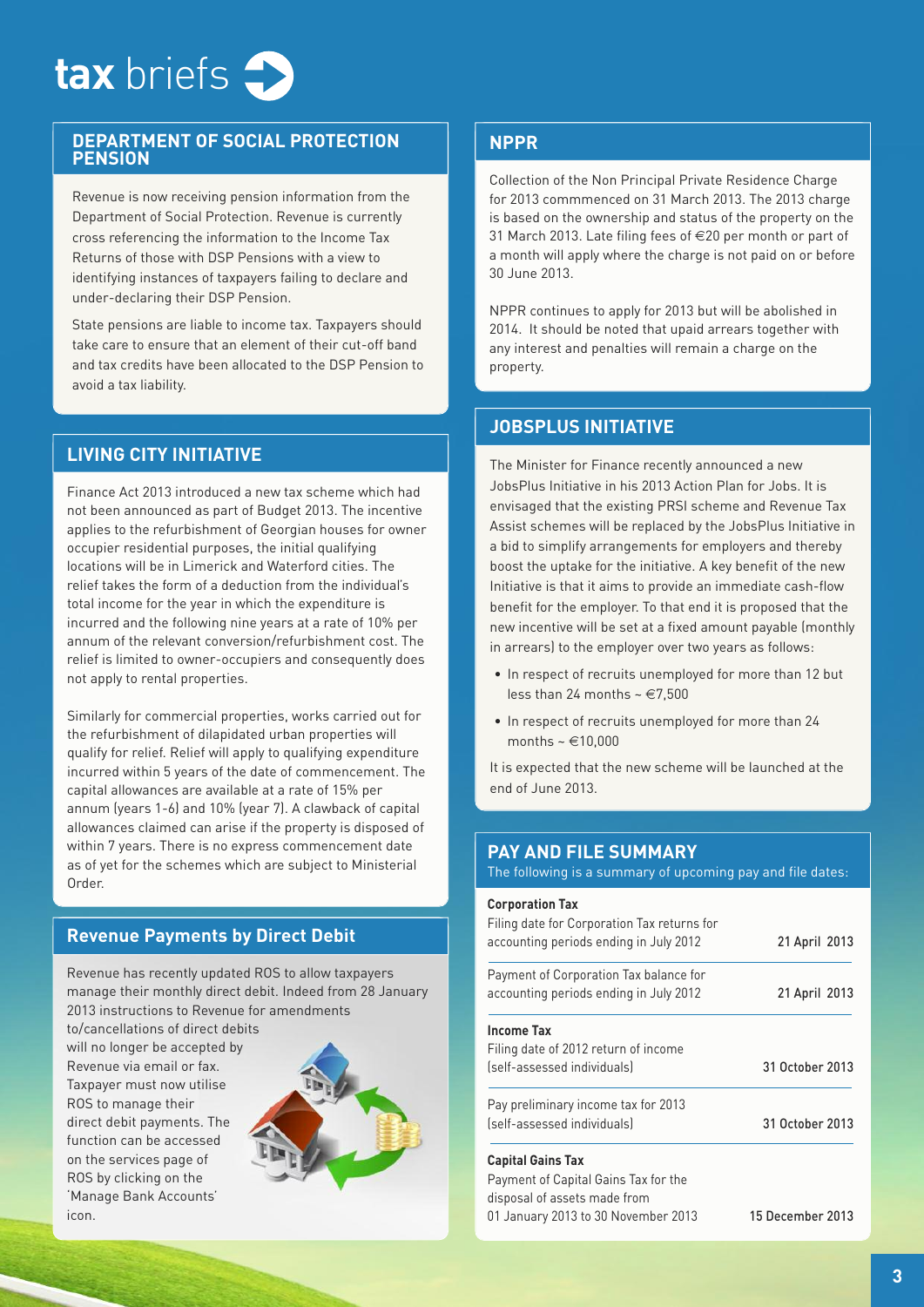## THE COMPANIES BILL 2012

The draft Companies Bill, 2012, which was published on 21 December, 2012, has emerged from considerable work carried out by the Company Law Review Group (CLRG). Once enacted (expected to be late 2013/early 2014), the Bill is likely to introduce widespread changes to existing Irish company law. It consolidates the Companies Acts 1963-2012 (i.e. over a dozen existing Company Acts, as well as many statutory instruments and judgments) and runs to over 1,000 pages. In the words of Minister Bruton, it "is the largest substantive Bill in the history of the State".

The publication of this first of two volumes, which is divided into 15 Parts (with Part 1 being of most immediate interest) focuses on a new legal entity, namely a simplified version of the private company limited by shares (CLS). The private company has been the main form of registered company for over a century and today approx 90% of registered companies are private companies.

#### Some of the key changes in the CLS are:

**a.** One constitutional document will replace the current memorandum and articles of association. A company will no longer have an objects clause and will have the same legal capacity as a natural person. It can no longer act "ultra vires" (i.e. outside its power) and this will aid commercial transactions as there will be no need to check that a company has the power to do what it needs to do such as, for example, borrow money for a particular activity.

The legislation specifically lists eight directors' duties but the list is not exhaustive. Many of these duties are currently defined at common law but without full clarity. The duties are summarised as follows:

- **1.** To act in good faith in the interests of the company;
- **2.** To act honestly and responsibly in relation to the company's affairs.
- **3.** To act lawfully and in accordance with the company's constitution;
- **4.** Not to use the company's property unless permitted to by the constitution or approved by shareholder resolution;
- **5**. Generally not to agree to a limitation on the exercise of directors powers unless permitted by the constitution;
- **6.** To avoid conflicts of interest;
- **7.** To exercise reasonable care, skill and diligence;
- **8.** To have regard to the interests of the company's employees and members.

We will provide more detail on these fundamental changes to Irish company law as the Bill proceeds through the Houses of the Oireachtas.

- **b.** It will be possible to have only one director.
- **c.** The requirements to actually hold an AGM can be waived and instead a written resolution of the members can be used.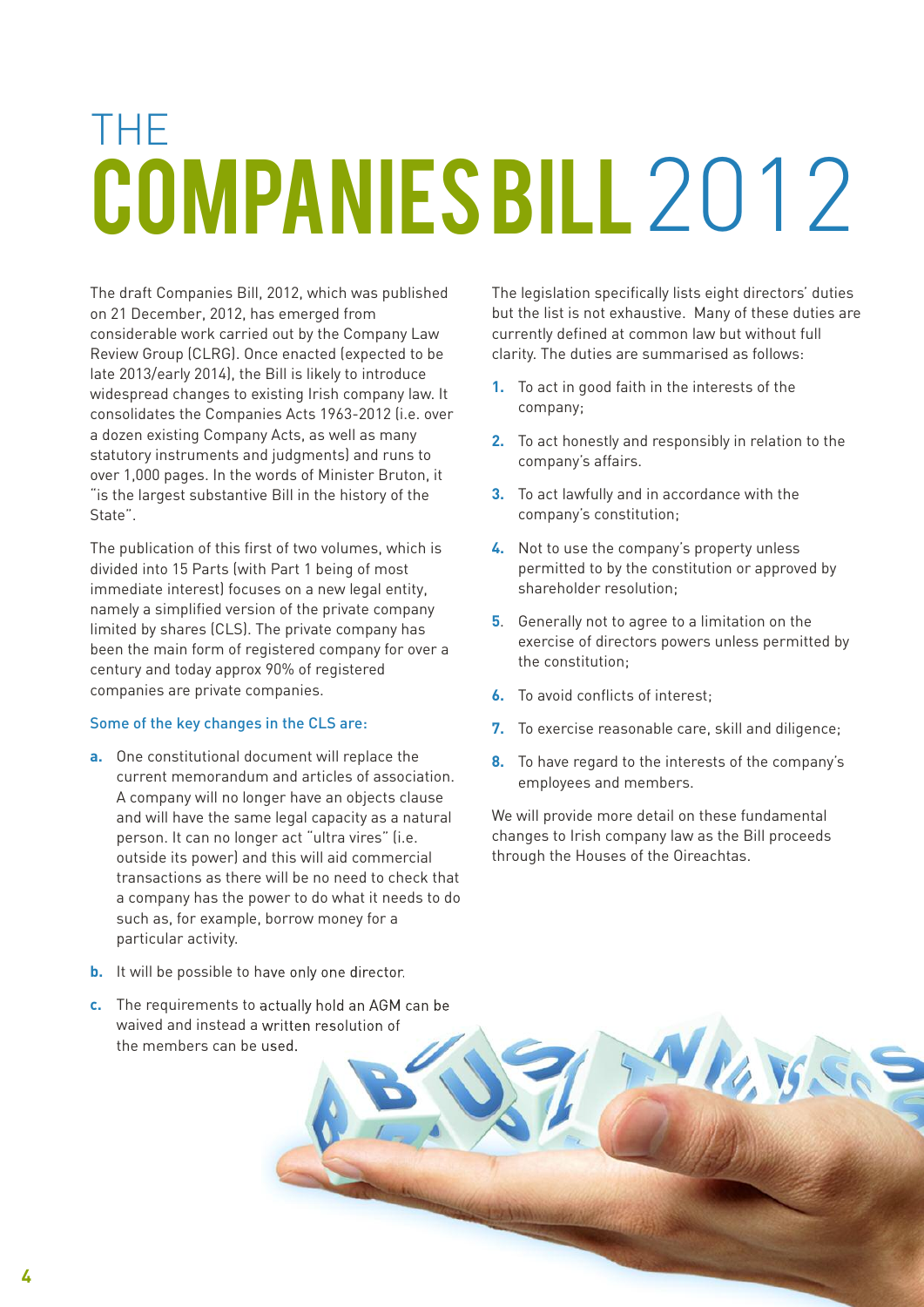

#### **NEW DOMAIN REGISTERING STARTS**

Generic Top Level Domain names (gTLDs) are a category of Top Level Domains (TLDs) for use in the Domain Name System on the internet. They are visible to internet users as the suffix at the end of a domain name. There are currently 22 gTLDs in use including .com, .net and .org. In June 2011 the Internet Corporation for Assigned Names and Numbers (ICANN) approved the new gTLD program which has allowed companies and organisations to apply to register new gTLDs. Over 1200 new gTLDs could be introduced by 2014. The first new gTLDs are expected to launch in the second quarter of 2013.

#### **WHAT EFFECT WILL NEW GTLDS HAVE ON BRAND OWNERS?**

The introduction of so many new gTLDs presents a challenge for brand owners and an opportunity for squatters to abuse the trade mark rights of others. Brand owners should review their domain name policy in light of the new gTLDs. To consider how you will protect your brand from the increased risk of cybersquatting it may be necessary to consider defensive registrations and to budget for the potential impact of the new gTLDs.

#### **THE TRADEMARK CLEARINGHOUSE**

The Trademark Clearinghouse is due to open in Spring 2013. It is designed to give brand owners the opportunity to protect their brand names as new gTLDs. It allows brand owners to submit any of their trademarks which they might want to register under the new gTLDs for authentication. The Clearinghouse authenticates the trade mark information and passes this information to the registries and registrars of the new gTLDs. Entering the Clearinghouse gives trade mark owners access to two services:

**Sunrise Period** - You must register your rights with the Clearinghouse to obtain access to the initial phase of applications, the 'sunrise period'. The sunrise period gives trade mark holders priority in registering their marks under the new gTLDs before general applications are accepted. To use this service you will be required to sign a declaration stating that your trade mark is in use in relation to the registered goods and services, and to provide evidence of use.

**Trade Mark Claims Service** – The claims service is a notification service which will inform the owners of trade marks registered with the Clearinghouse that a third party has applied to register a domain name under a new gTLD that is identical to the trade mark. The service can be used even if you did not opt to register a domain during the sunrise period. Proof of use is not required to use the service. Please note that entry into the Clearinghouse does not prevent third parties from registering your trade marks as domain names, it gives you notification of the application so that you can decide whether to take further action.

Please note you are not required to enter your marks into the Clearinghouse in order to register your mark under the new gTLDs, but if you have not done so you will not be able to register your mark as a domain name during the sunrise period, you will have to wait for the general application stage, which is usually on a first come first served basis.

It is advisable to register your marks with the Trademark Clearinghouse early in preparation for the launch of the new gTLDs.

#### **FILING IXBRL FINANCIAL STATEMENTS**

Following the release of enhancements into ROS (Revenue On-line Service), the first iXBRL financial statements were uploaded by customers on 26 November 2012. iXBRL (inline eXtensible Business Reporting Language) is a language which allows financial information to be communicated and presented in a format that may be recognised and read by both people and computers.

Although the filing of financial statements in iXBRL format is currently optional, it will become mandatory for all Corporation Tax Payers. From 1 October 2013 customers of Revenue's Large Cases Division (LCD) must file iXBRL financial statements when making their tax returns, with respect to accounting periods ending on or after 31 December 2012. The timing for mandatory iXBRL filing for all other Corporation Tax payers will be determined and announced in the next few months.

In advance of mandation, the Revenue message to Corporation Tax Payers and to the practictioner community is to avail of the opportunity the optional phase presents. It is a chance to plan and prepare for iXBRL filing, to identify who will be involved and a chance to test systems and processes to ensure that they are iXBRL ready.

For further information on Revenue's iXBRL filing requirement visit their webpage at www.revenue.ie/en/online/ros/ixbrl/ or contact the Revenue iXBRL Business Team at iXBRL@Revenue.ie .

#### **NEW INTER/INTRA COUNTRY PAYMENTS SYSTEM**

SEPA stands for "Single Euro Payments Area". It is an international system for standardising inter – and intracountry payments within the SEPA zone. The countries affected by SEPA include the 27 EU member states plus Iceland, Norway, Monaco, Switzerland and Lichtenstein.

With effect from 1 February 2014, SEPA compliance is compulsory for all banks and companies who wish to process payments by direct debit or credit transfer.

SEPA covers €uro currency transactions only.

To be ready for SEPA your company needs to:

- 1. Perform a detailed impact analysis and identify the activities that need to be undertaken.
- 2. Identify which systems are impacted by the new standards and evaluate if the changes can be implemented by your software provider.
- 3. Develop a clear business case and secure internal approval.
- 4. Define your internal SEPA migration plan with a deadline that ensures you will be compliant for 1 February 2014.

For further information see www.aib./sepa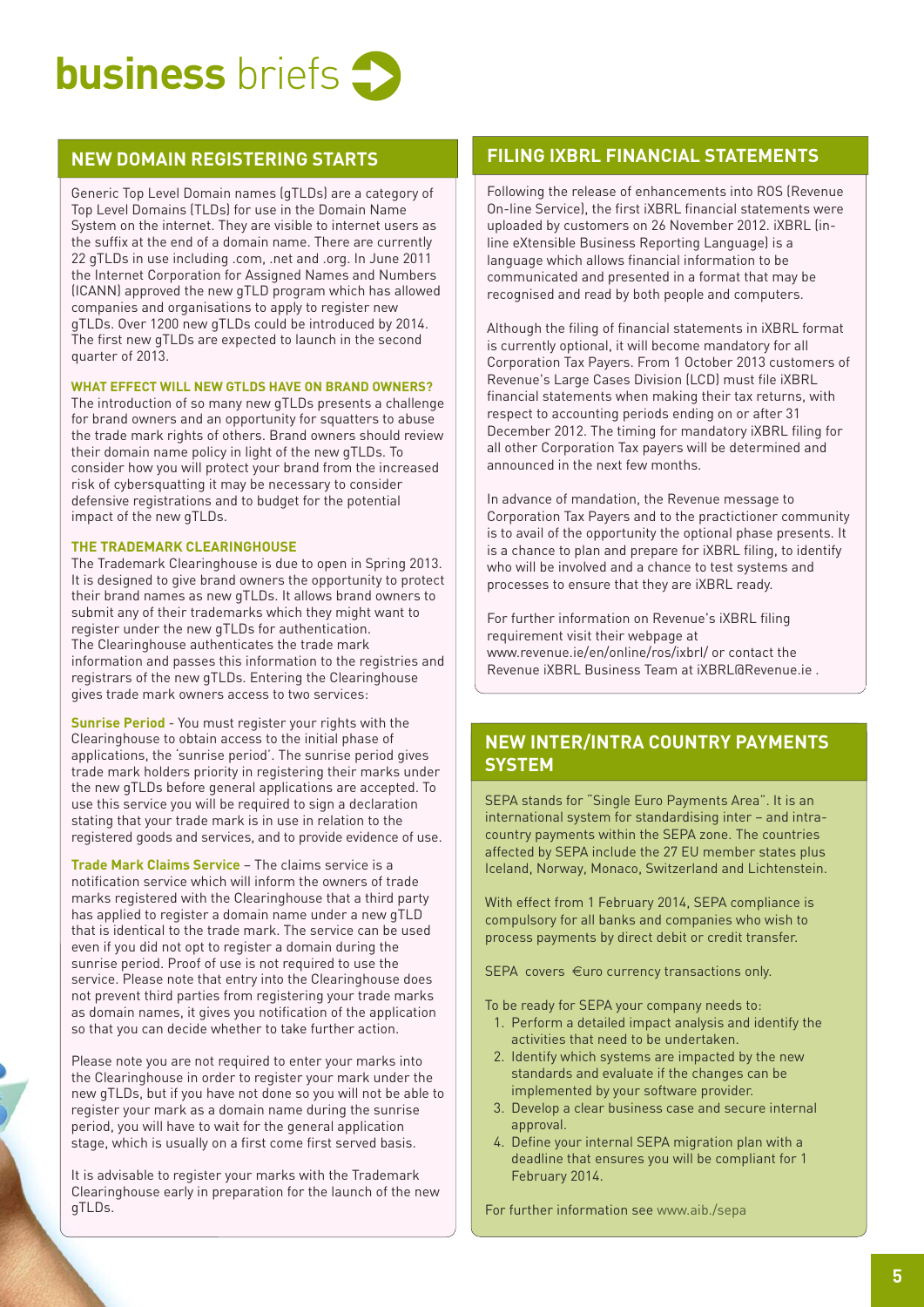# **Specified Illness Cover?**

#### **What Is Specified Illness Cover?**

It is an insurance that pays a tax-free sum of money if you become critically ill, e.g. suffer a heart attack, cancer, stroke, MS. There is normally a requirement to survive for fourteen days to one month before insurers pay out. It is often packaged together with life assurance thereby allowing for benefits to be paid either on diagnosis of critical illness or on death.

#### **Should You Have It?**

The probability that you'll need to claim on a specified illness policy is higher than on a life insurance policy, so it is arguably more important.

If you already have Income Protection (where you are paid an income if you are out from work due to ill health on a long term basis) and Life Assurance then buying specified illness may seem excessive. You are best placed to decide this when you consider how suffering from such an illness would affect your ability to pay monthly outgoings. Many people will take out specified illness cover to the level of their loans and mortgage on their family home.

#### **What Is Covered?**

Cover for specific types of illness varies between policies, the bare minimum should be the three biggest:

Cancer – accounts for around half of all specified illness claims

Heart Attack – accounts for around 10% of claims

Stroke – accounts for around 7% of claims

What's most important is how the insurer defines a specific illness and the criteria around a claim. For example, if you suffer from cancer or a heart attack how serious does it have to be before you get a payout?

#### **How Much Cover?**

This is a particularly difficult question to answer. To start with you should identify how much you'd need to cover on-going bills and living costs for five years and then check out the premiums. Alternatively you could base it on the levels of your loans and liabilities. The higher the level of cover the higher the premium so keep this in mind.

#### **How Long Do You Need The Cover For?**

Cover until retirement is prudent, alternatively for the duration of any loans. You can always cancel the policy if you no longer require it.

#### **How Much Does It Cost?**

Premiums are calculated based on your age, sum assured, family medical history, smoking status, occupation, hobbies and your current state of health. The older you are the more expensive the premiums.

#### **Table of Costs**

| Age | €50,000          | €100,000 | €150,000         |
|-----|------------------|----------|------------------|
| 30  | €10.32           | €18.13   | $\epsilon$ 25.93 |
| 35  | €13.62           | €24.71   | €35.81           |
| 40  | €20.07           | €37.61   | €55.15           |
| 45  | $\epsilon$ 29.31 | €56.09   | €81.08           |
| 50  | €45.31           | €88.08   | €127.65          |

**Notes:** Illustrative costs based on a 10 year policy term, level sum assured, male (gender equalisation applied rates) with the option to convert to a longer term policy, premiums paid monthly by direct debit. Premiums quoted are based on best rates available on the 11th March 2013, ordinary rates to apply, subject to full medical underwriting, non-smoker rates apply.

#### **Underwriting**

At the point of application you will need to provide information on your health and past medical history. Family history may also affect the insurance companies decision to insure you. Insurance companies can accept you at Ordinary Rates or they can load premiums, exclude certain illnesses or indeed decide not to offer you cover. You may well be expected to attend a medical and other health checks as part of the underwriting process.

#### **Summary**

This is a good and important type of insurance to consider. If affordable you should have it regardless of whether you have life assurance and income protection in place. Get advice from an independent adviser.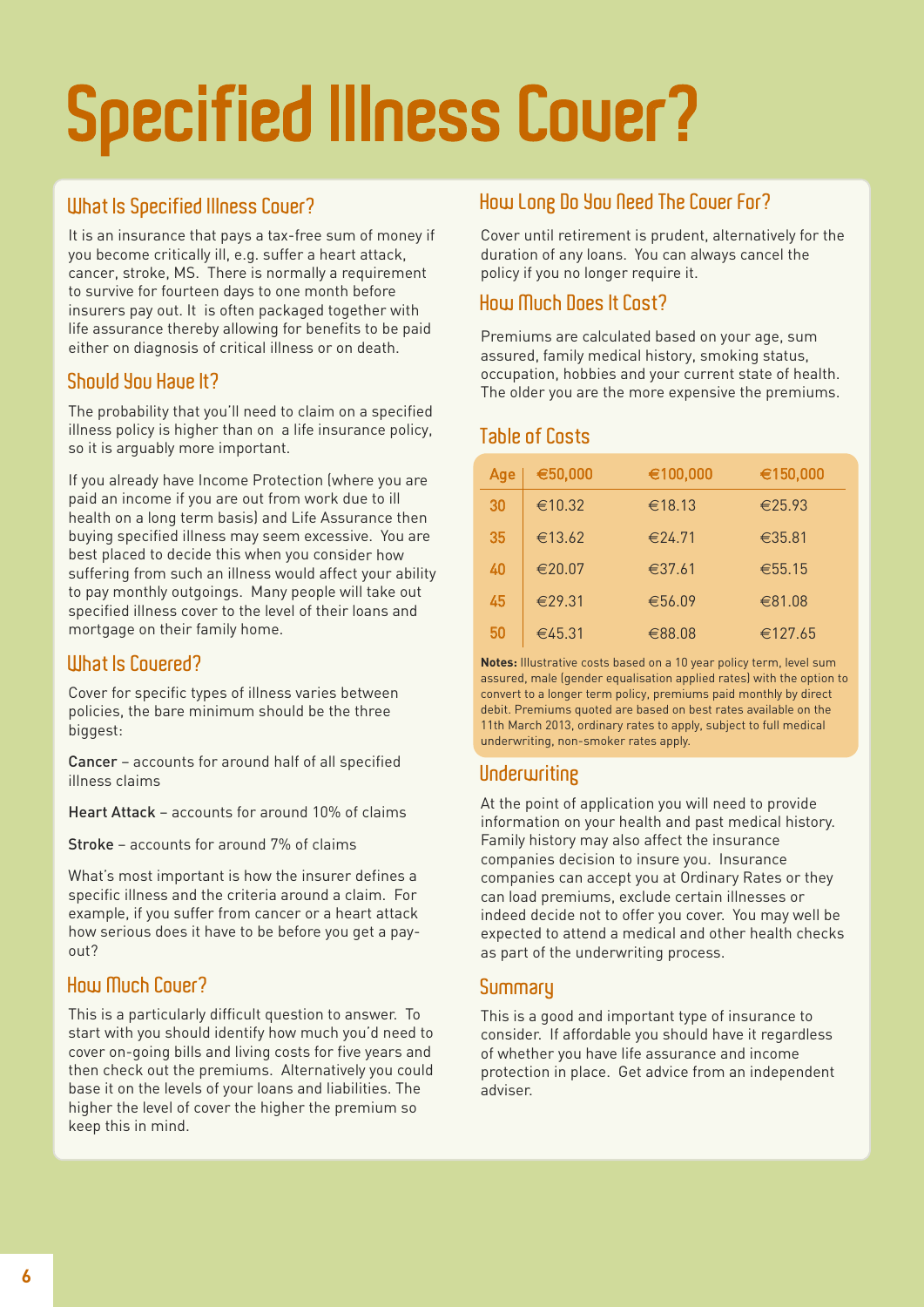

#### **CREDIT GUARANTEE SCHEME (CGS) – A SILVER BULLET FOR SME'S?**

The CGS is designed to allow Small and Medium Enterprises (SMEs) access to more funding in an effort to stimulate economic growth and create employment. The scheme is designed to reflect the growing number of commercially viable SMEs which were becoming insolvent due to the lack of credit facilities available to them.

The CGS will allow an SME to gain access to credit whereby the Government will guarantee 75% of the loan afforded by the lender. The amount the Government is willing to guarantee is capped at €150m per annum and any SME availing of the CGS will have to pay a 2% annual premium on the outstanding balance of the loan.

Whilst this form of borrowing will, in the short term, be more expensive than a conventional loan, it will in fact allow companies, which would otherwise be stifled by a lack of credit, to develop, grow and create employment.

Critics of the CGS have suggested that this economic leg-up to our SME's will constitute a further drain on Ireland's already limited resources. Others suggest that the 2% Government premium significantly reduces the effectiveness of the CGS, by virtue of the increased cost of the funding.

#### **WHAT'S IN A NAME™**

A trade mark is an intellectual property right which gives you the exclusive right to use your mark and prevent rivals from using it without your consent.

It can be any mark used to distinguish the goods or services of one business from those of its competitors. The only way to be sure that you have exclusive rights to an identity under which you wish to trade is by means of a trade mark registration. People often assume that once they have registered their business or company name, only they have the right to use the name however this is not the case.

In many instances, a Trade Mark is an extremely valuable asset of a business which can be sold, licensed and mortgaged, just like any other piece of valuable property. Without appropriate trade mark protection (for your trading name, brand name, product names, logos or service names) these names could be copied or used by a third party including a competitor. Consequently you may lose business and goodwill.

It is advisable prior to trading under a name, registering domain names or using a product or service name or logo you should investigate whether you can get trade mark protection for the name or logo. Trade mark protection helps you realise greater value for your business, provides you with a unique, protectable brand, creates brand awareness, generates consumer trust and extracts value through licensing or sale of your trade marks.

#### **PERSONAL INSOLVENCY ACT 2012**

The Personal Insolvency Act completed its passage through both Houses of the Oireachtas on 19 December 2012 and was signed into law as the Personal Insolvency Act 2012 (the Act) on the 26 December 2012.

The Act substantially reforms the Bankruptcy Act 1988, the most notable reform being the automatic discharge period reduced from 12 years to 3 years. The Act also introduces three debt settlement arrangements which allow, subject to certain conditions being met, the write-down or restructuring of both secured and/or unsecured debt owed by certain eligible individuals. The three debt settlement arrangements are as follows:

- Personal Insolvency Arrangements (PIA) (the only arrangement applicable to secured debt)
- Debt Settlement Arrangements (DSA)
- Debt Relief Notices (DRN)

To avail of any of the arrangements a debtor must be unable to pay their debts as they fall due and have no likelihood of becoming solvent within the 5 years following an application for a DSA or a PIA (3 years in the case of an application for a DRN).

Regarding implementation of the Act, it is estimated that the regulatory and operational frameworks required before applications for arrangements can be made will be in place during Q2 2013. It is difficult to estimate how long the process will take for each type of Arrangement to be structured and agreed upon, which may well depend on the numbers who seek to be registered as Personal Insolvency Practitioners.

If operated fairly, without unreasonable use by lenders of their veto power, the Act should go a long way towards addressing the significant problems regarding personal debt currently hanging over the heads of many in this country.